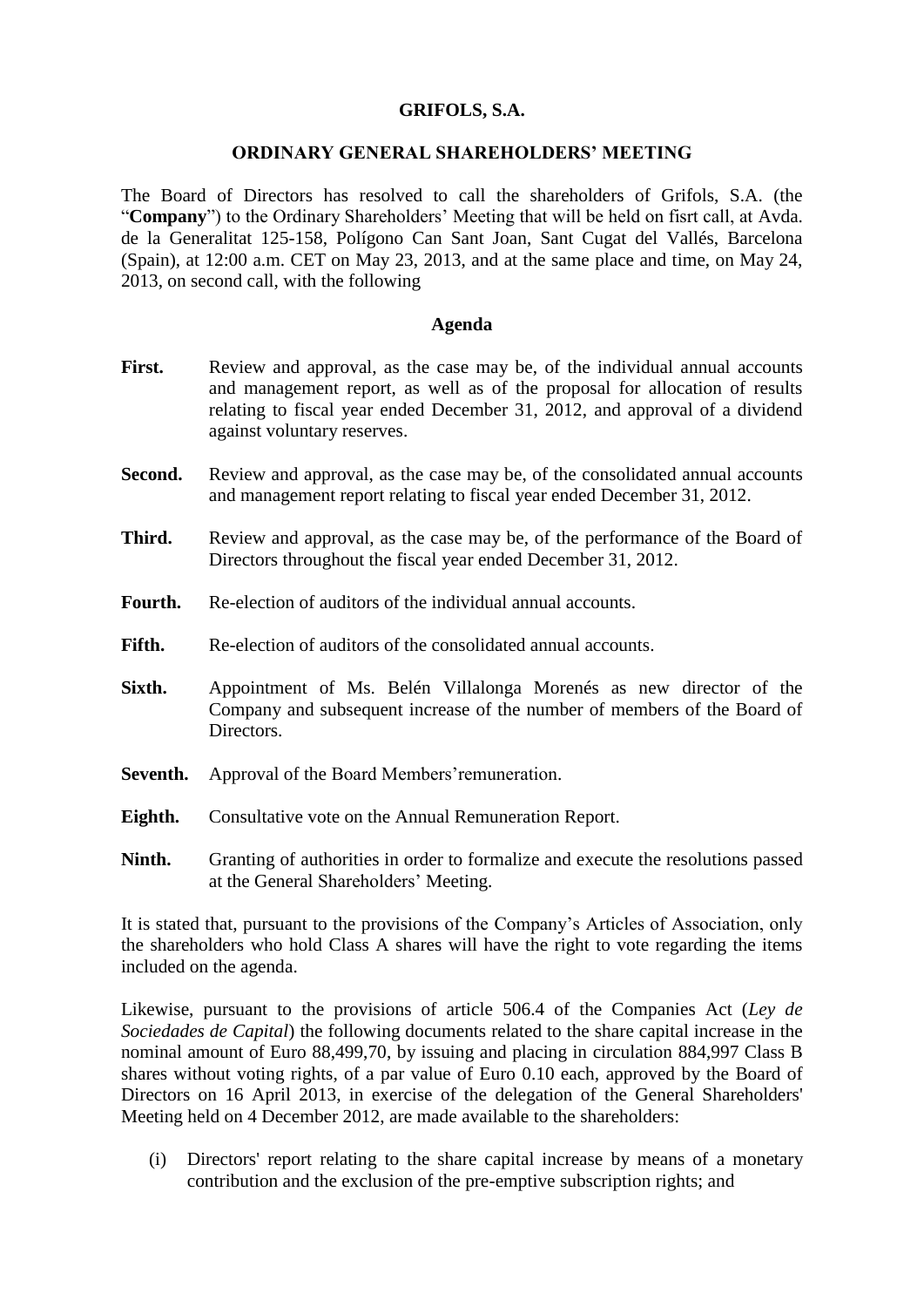(ii) Report issued by an auditor other than the Company's auditor, named to that effect by the Commercial Registry, relating to the fair value of the Company's shares, the net book value of the pre-emptive subscription rights which exercise is proposed to be excluded, and the reasonableness of the data contained in the Directors' report referred to in section (i) above.

### **Supplement to the call and filing of new resolution proposals**

Pursuant to the provisions of article 519 of the Companies Act (*Ley de Sociedades de Capital*), shareholders representing at least five percent of the share capital may request the publication of a supplement to this call, including one or more items on the agenda, and filing well-founded resolution proposals on matters already included or that should be included on the agenda, provided that the new items are duly justified or accompanied, as appropriate, by a substantied resolution proposal. This right may be exercised by means of verifiable notice that must be received at the registered office of the Company, within five days following publication of this notice of call or, as the case may be, of the supplement to the call. Such notice must provide evidence of the identity of the shareholders exercising such right and the number of shares they currently hold, as well as the items that, as the case may be, should be included on the agenda, and must be accompanied by all relevant documents.

# **Right to Information**

As from the date hereof, any shareholder will have the right to examine at the registered office of the Company (calle Jesús y María, 6, 08022 Barcelona), to look up on the corporate web page [\(www.grifols.com\)](http://www.grifols.com/), and to obtain on request the inmediate delivery of the following documents, free of charge:

- (i) Proposed resolutions corresponding to each of the items included on the agenda of the General Shareholders' Meeting;
- (ii) Individual and consolidated annual accounts of the Company relating to fiscal year ended December 31, 2012, together with the corresponding audit and management reports;
- (iii) Annual corporate governance report relating to fiscal year ended December 31, 2012;
- (iv) Annual report on the Board Members' remuneration; and
- (v) Professional profile and biography of the Board Member whose re-election is proposed to the General Shareholders' Meeting.

Additionally, pursuant to the provisions of articles 197, 272 and 520 of the Companies Act (*Ley de Sociedades de Capital*), article 39 of the Regulations of the Board of Directors and article 9 of the Regulations of the General Shareholders' Meeting, the shareholders may request the Board of Directors in writing, from the date of publication of the notice of the call and until the seventh day before the date the General Shareholders' Meeting is scheduled to be held, or verbally while the meeting is being held, the information and clarifications that they may deem necessary, or to raise any question thay may deem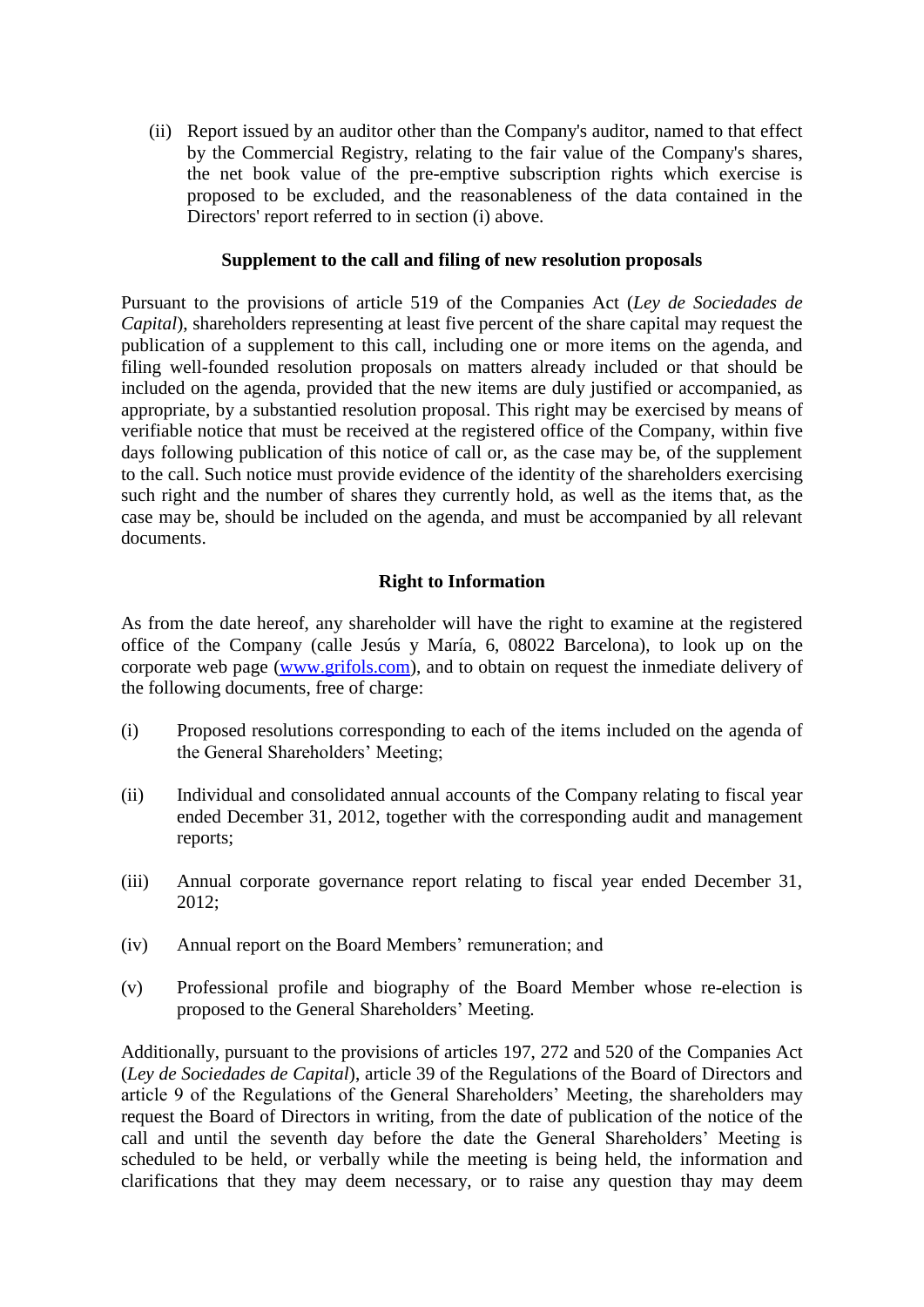pertinent regarding the items included on the agenda. Furthermore, shareholders may request, by the same deadline and form, any information or clarification or to raise any questions concerning the information accessible to the general public that has been provided by the Company to the National Securities Market Commission (*Comisión Nacional del Mercado de Valores*) since the last General Shareholders' Meeting (December 4, 2012) and regarding the auditor's report.

## **Shareholders' Electronic Forum**

Pursuant to the provisions of article 539 of the Companies Act (*Ley de Sociedades de Capital*), on occasion of the call of the General Shareholders' Meeting and until the same day it is held, the Company has enabled the Shareholders' Electronic Forum at the Company's web page [\(www.grifols.com\)](http://www.grifols.com/). The operating rules and the form that the shareholders must fill in in order to participate in said Forum are available at the Company's web page.

#### **Right to attend**

All shareholders will have the right to attend the General Shareholders' Meeting of the Company, as long as their shares are registered under their name in the corresponding accounting registry at least five days prior to the day on which the General Shareholders' Meeting is to be held.

In order to exercise the right to attend, the shareholder must have the relevant attendance card issued for such purposes by the entities responsible for the accounting registry.

Any shareholder having the right to attend may be represented by another person, even if such person is not a shareholder. The representation shall be conferred on a special basis for this specific General Shareholders' Meeting, in writing or via a distance communication means as set forth below.

#### **Vote and distance voting**

Shareholders may cast their vote regarding the proposals included on the agenda through the following distance communication systems:

- (a) by means of postal correspondence, by sending the attendance, delegation and distance voting card, duly signed and with indication of the direction of their vote, to the following address: Grifols, S.A. (Ref.: General Shareholders' Meeting), calle Jesús y María, 6, 08022, Barcelona, Spain; and
- (b) by means of electronic communication, through the Company's corporate web page [\(www.grifols.com\)](http://www.grifols.com/), as long as the security of the electronic communications is ensured, and the electronic document through which the vote is casted includes a recognized electronic signature, pursuant to the provisions of the Electronic Signature Act (*Ley de Firma Electrónica*), or is considered valid by the Baord of Directors because it fulfils the adequate guarantees on authenticity and identitiy of the voting shareholder.

Likewise, the shareholders may confer their representation, specifically for this General Shareholders' Meeting, by the following distance communication systems: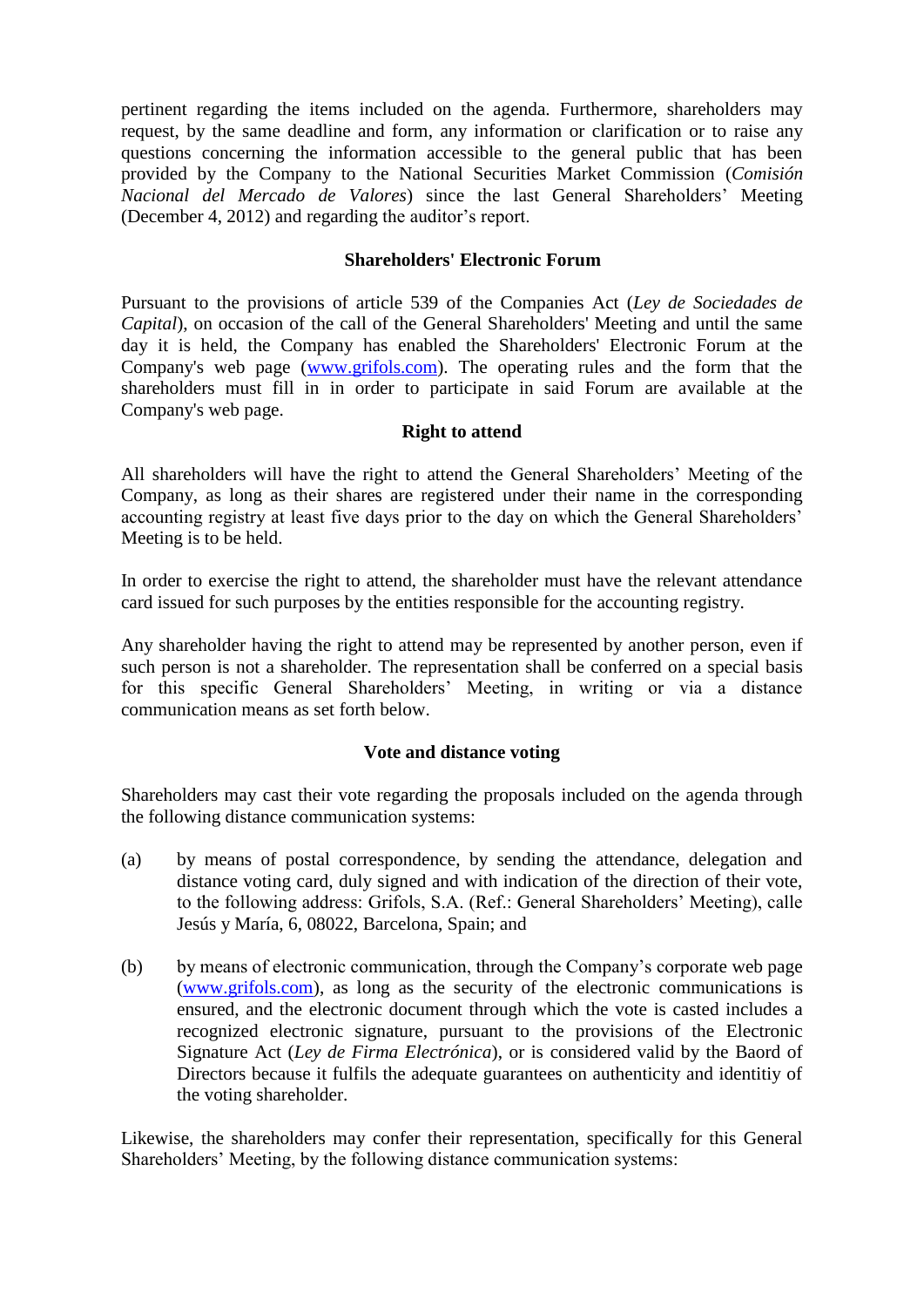- (a) by means of postal correspondence, by sending the relevant attendance card duly signed as appropriate, with indication of the name and the identity document of the shareholder granting the vote, to the following address: Grifols, S.A. (Ref.: General Shareholders' Meeting), calle Jesús y María, 6, 08022 Barcelona, Spain; and
- (b) by means of electronic communication, through the Company's corporate web page [\(www.grifols.com\)](http://www.grifols.com/), as long as the security of the electronic communications is ensured and the electronic document through which the vote is casted includes a recognized electronic signature, pursuant to the provisions of the Electronic Signature Act (*Ley de Firma Electrónica*), or is considered valid by the Board of Directors because it fulfils the adequate guarantees on authenticity and identity of the voting shareholder.

The shareholder who confers his representation by distance communication systems must notify the appointed proxy of the representation conferred. When the representation is conferred to a Company's Board Member and/or the Secretary and/or the Vice Secretary, such communication will be deemed to be made upon receipt by the Company of the distance delegation.

Distance delegations must be accepted by the proxy, not being able to join otherwise. For this purpose, all distance delegations in favor of individuals other than the Company's Board Members and/or Secretary and/or Vice Secretary must be printed out, signed and submitted by the proxies, together with an identity document, to the personnel in charge of the shareholders registry on the date and place where the meeting is to be held, within the hour immediately prior to its scheduled start.

Moreover, the delegation card duly completed and signed may also be submitted by the proxy physically attending the Meeting, together with an identity document, to the personnel in charge of the shareholders registry on the date and place where the General Shareholders' Meeting is to be held, within the hour immediately prior to its scheduled start.

In order to be valid, both the vote and the distance delegation must be received by the Company at least five (5) days prior to the date set for the General Shareholders' Meeting.

The Company reserves the right to modify, suspend, cancel or restrict the mechanisims for electronic voting and delegation for technical or security reasons. The Company further reserves the right to request such additional identification from the shareholders as may be deemed convenient in order to ensure the identity of those attending the meeting, the authenticity of the vote or the delegation and, in general, the legal certainty of the General Shareholders' Meeting being held.

The Company will not be liable for damages that may be caused to shareholders due to the lack of availability and effective operation of its corporate web page and of the services or contents provided through such page as a result of any failure, overload, line failure, connection fault or similar events not attributable to the Company that may impede use of the electronic voting or delegation systems.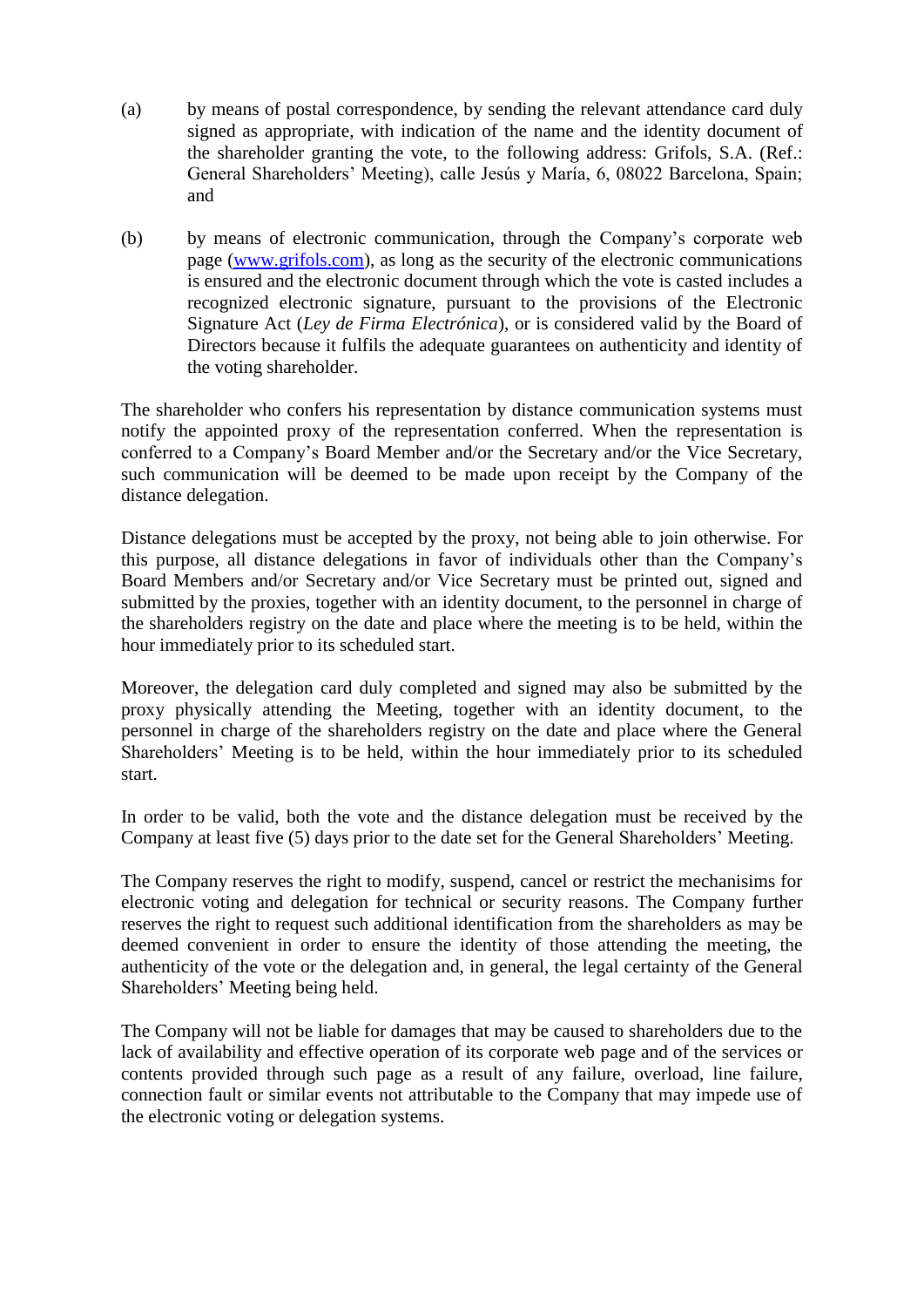Computer application for casting the vote and the delegation through electronic means will be operative as of May 9, 2013, at 00:00:01 hrs. CET and up to May 17, 2013, at 23:59:59 hrs CET.

#### **Participation of a Notary at the Meeting**

The Board of Directors has resolved to request the presence of a Notary in order to draw up the minutes of the General Shareholders' Meeting, pursuant the provisions of article 203 of the Companies Act (*Ley de Sociedades de Capital*).

#### **Personal Data**

Personal data sent by the shareholders to the Company to exercise their information, attendance and representation rights at the General Shareholders' Meeting, as well as their right to participate in the Shareholders' Electronic Forum, or the personal data provided for such purpose by the entities which are the depositaries of the shares held by such shareholders, shall be processed by the Company to manage the development, compliance with and control of the existing shareholder relationship as well as the organization and arrangements of the General Shareholders' Meeting. Moreover, the data collected will be incorporated into files for which the Company is responsible, the purpose of which is the management of all matters related to the development of the General Shareholders' Meeting. Shareholders have a period of thirty (30) days as from the date on which the Meeting is held to oppose such processing, by sending a request to the registered office of the Company (calle Jesús y María, 6, 08022, Barcelona). Upon expiration of such period, the shareholder's consent will be deemed to be granted. Shareholders may exercise their rights of access, correction, opposition and cancellation by sending a letter accompanied by an identity card or equivalent identity document addressed to the registered office of the Company, to the attention of the Secretary of the Board of Directors.

# **Expected date of the General Shareholders' Meeting**

THE SHAREHOLDERS ARE INFORMED THAT THE GENERAL SHAREHOLDERS' MEETING WILL FORESEEABLY BE HELD ON SECOND CALL, ON MAY 24, 2013, AT 12.00 HOURS CET, AT THE PLACE FIRST WRITTEN ABOVE.

#### **Attendance cards**

The shareholders are reminded that in order to exercise their right of attendance to the General Shareholders' Meeting they must have the relevant attendance card issued for such purposes by the entities responsible for the accounting registry. These attendance cards will have to reflect, as applicable, the number of shares of each class (Class A or Class B shares) held by the shareholders. The entities in charge of the accounting registries may also issue to the shareholder two separate cards, that is to say, one for Class A shares and another for Class B shares held by such shareholder, as the case may be.

#### **Transport**

On May 24, 2013, the shareholders will have at their disposal a transportation service, free of charges, between the station of Sant Joan (Vallès line of the Catalan Railway Network - *FGC*) and the Company's offices where the General Shareholders' Meeting is to be held,